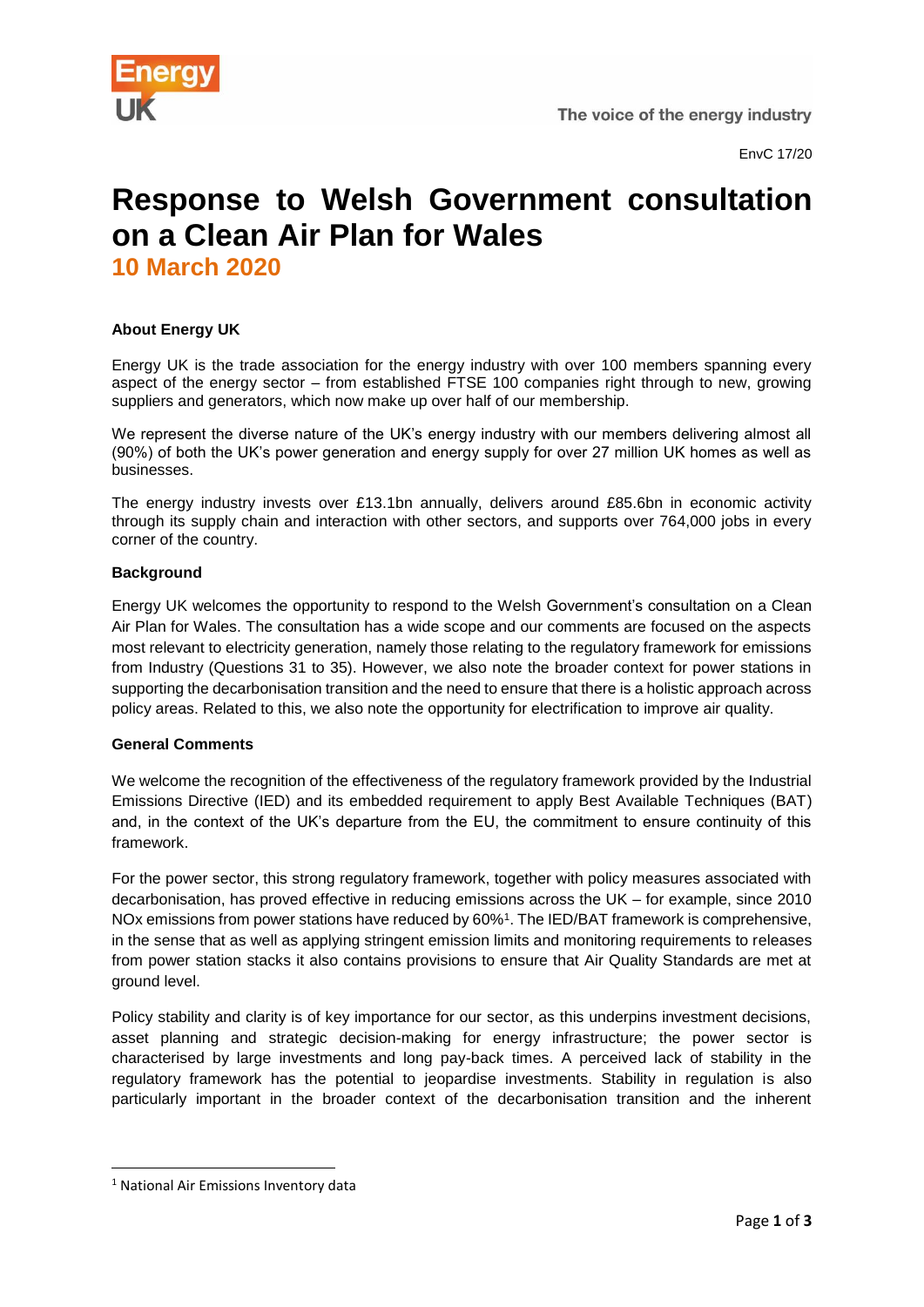

The voice of the energy industry

EnvC 17/20

uncertainty this brings in terms of energy market evolution. A holistic view needs to be taken on emissions regulation within the broader decarbonisation context.

BAT standards for Large Combustion Plant (LCP) were updated in August 2017 and the sector is working towards implementation of these by 2021. The legislative review cycle for BAT Conclusions is eight years and, while we welcome acknowledgement that preparations have been made to ensure a process will be in place for determining and continually improving BAT, we would not wish to see a revision of BAT ahead of this timescale; the sector has invested and undertaken asset planning on this basis.

Finally, we would also like to note that there is a single GB electricity market, and hence it is important that there is a "level playing field" across Wales, England and Scotland. From a decarbonisation and environmental perspective this is needed to ensure that the market is able to deploy the most efficient plant when needed, helping to ensure optimum overall environmental and economic outcomes.

### **Q31. On which sectors, processes or areas should we focus our action to reduce public exposure to industrial emissions of air pollution?**

As noted above, in our view the existing regulatory framework provides a robust set of controls in terms of both applying stringent emission limits and provisions related to ensuring Air Quality Standards are met. However, in terms of reducing public exposure to air pollution, we note the potential co-benefits from electrification for air quality as well as for decarbonisation. This arises because the equivalent generation from the electricity system results in lower overall NOx emissions, and emissions from power stations are from stacks designed to disperse emissions away from population centres.

### **Q32. Are there any specific legislative changes you think we should consider in order to tackle industrial emissions to air?**

We do not think any specific legislative changes are needed for large combustion plant as the existing framework is robust and has embedded requirements for BAT to be regularly reviewed and updated. As noted above, updated BAT standards are currently being implemented by power stations to ensure that the sector is meeting the best available standards for NOx, with little or no scope for further technically and economically feasible abatement.

Similarly, for smaller plant, legislative requirements have recently been introduced via the UK's implementation of the Medium Combustion Plant Directive and the Specified Generator Regulations and therefore it is not appropriate to consider changes at this time, noting the sector's requirement for regulatory stability.

#### **Q33. Are there any specific actions or measures with which we can encourage investment by industry to reduce air pollution?**

For the power sector, the broader context is the decarbonisation transition and this needs to be the primary focus. A holistic approach is needed to ensure that any measures to reduce air pollution do not have a negative impact on decarbonisation; both drivers need to be considered. Electrification provides an opportunity for a co-benefit of improved air quality alongside the decarbonisation benefits, and policies and measures are needed to promote this.